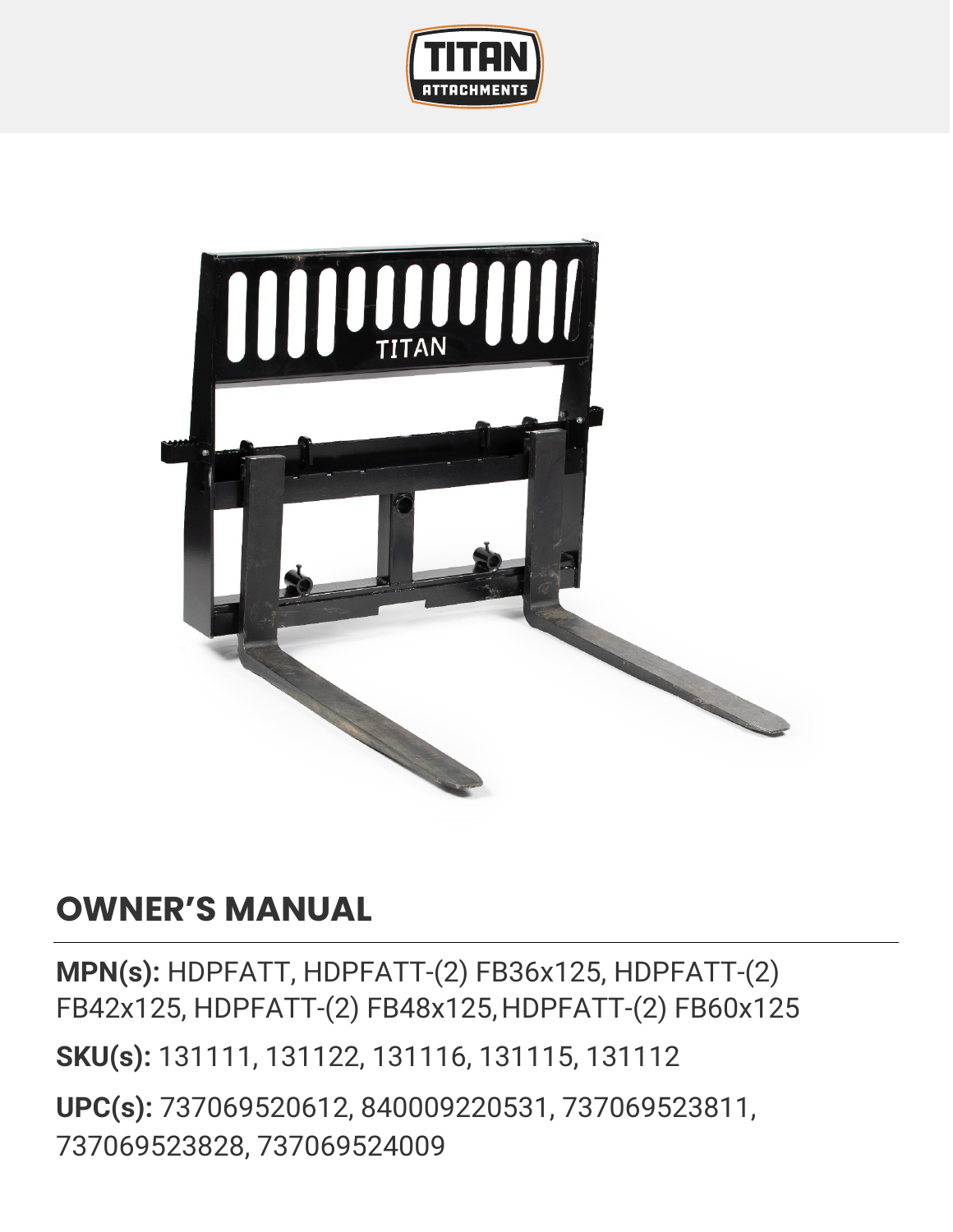## **PARTS DIAGRAM / EXPLODED VIEW**



#### *SHOWN WITH 60-INCH FORK BLADES*

| <b>KEY</b>        | <b>BOX</b> | <b>DESCRIPTION</b>                        | <b>QTY</b> |
|-------------------|------------|-------------------------------------------|------------|
| $\left( 1\right)$ |            | <b>HD TITAN PALLET FORK FRAME</b>         |            |
| (2)               |            | FORK BLADES WITH OPTIONS (INCLUDED BELOW) |            |
|                   |            | <b>36"X1.25" FORK BLADE</b>               |            |
|                   |            | 42"X1.25" FORK BLADE                      |            |
|                   |            | 48"X1.25" FORK BLADE                      |            |
|                   |            | 60"X1.25" FORK BLADE                      |            |